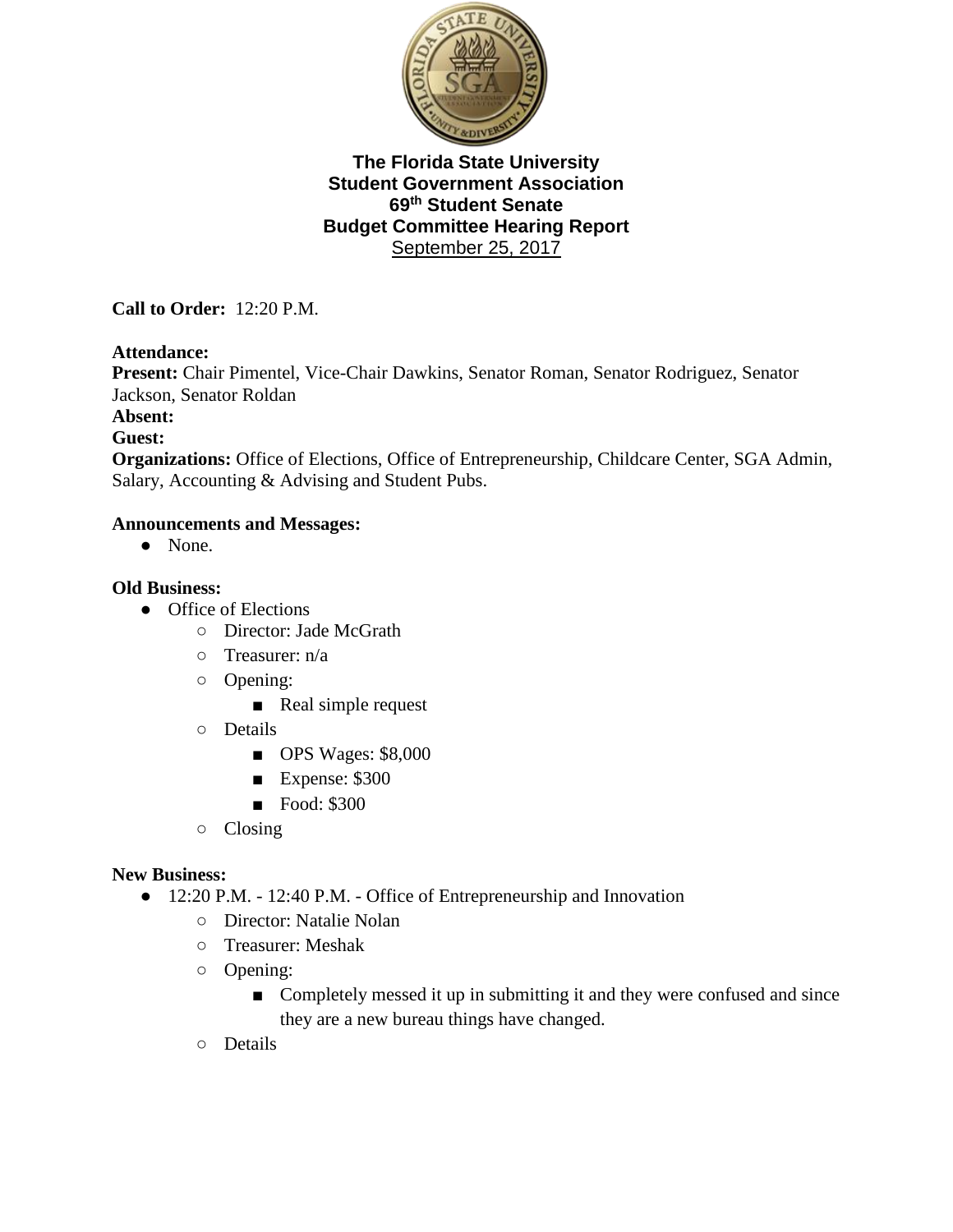

- OEI is a hub for Entrepreneurship at Florida State at the core of OEI is the mission of fostering a truly interdisciplinary community of entrepreneurs and innovation at FSU.
- **OPS Wages - 8.10/hr → 10 hr → \$1,215.00**
- Past successful event
	- 2017 Tomahawk Brunch was a huge success that recognized alumni and student entrepreneurs.
- $\blacksquare$  **Food**  $\rightarrow$  \$4,200
	- Tomahawk Brunch
	- \$200 for EntrepreNOLE event.
- **Contractual Services - \$1,750**
	- Speaker Series \$1,750
	- Based off EntpreNOLE but with speakers from top innovative companies around the world.

○ Example: Google, Amazon, and more.

- **Expenses - \$500**
	- \$100 for (Paper, Pens, Etc.)
	- \$250 for Printing (Tablecloth)
	- \$150 for Stickers
- **Clothing and Awards - \$1,835**
	- \$40 dollar plaques only for the alumni awards \$120
	- $\bullet$  \$25 for certificates (3)
		- \$75 in total
	- Polos for Executive Board (\$320)
		- 8 Polos \$38 dollar each
	- Name Tags \$120
		- \$14.95 each for 8 members
	- \$1,2000 dollars for t-shirts for 150 t-shirts for student body (new logo)
- **Total Requested- \$9,500**
- Closing
	- None.
- Questions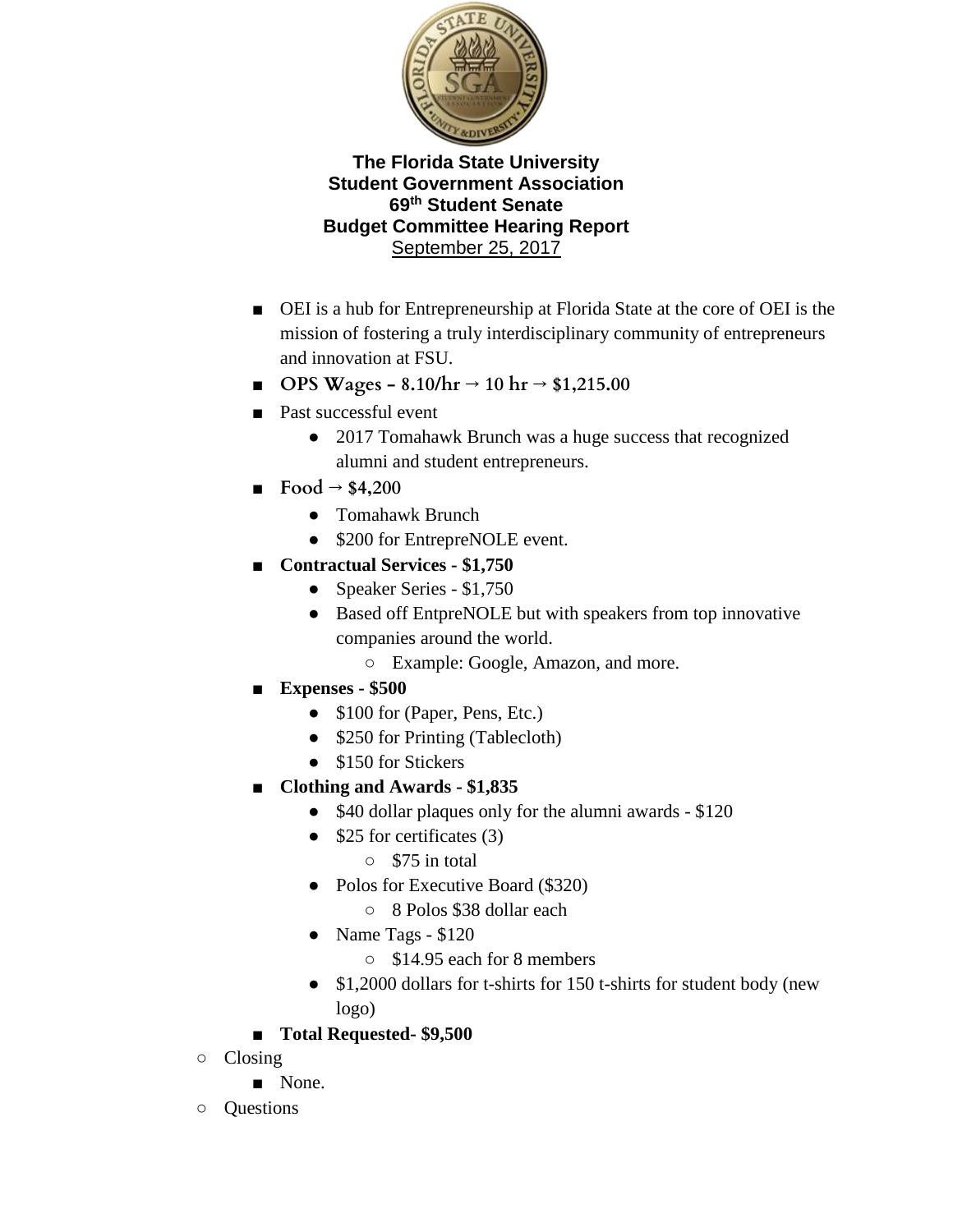

- Chair Pimentel asked if we could get 4 copies of the powerpoint?
	- Yes they can make that happen and they will email
- Senator Jackson asked how many students can they reach if we fully fund them?
	- Yes, their director was extremely realistic in planning this budget so she wants to make sure that this budget it done right.
- Senator Jackson asked projection of students they reach?
	- 100-150 students, they are expecting their projection of students to double.
- Senator Jackson how do they plan on advertising?
	- Social media pages and they have support of the Jim Moran Institute and within the new Innovation Hub. They will be able to reach so many students so their will be a spike in attendance.
	- Promoting in conjunction with Jim Moran and social media
- 12:40 P.M. 1:00 P.M. Child Care Center
	- Director: Tiffany Kamisky
	- Treasurer: Maclain Benton
	- Opening:
		- 2 centers
		- Care for 96 children 6 weeks to 4 years old
		- Full time care only, M-F  $7:30$  A.M.  $5:30$  P.M.
	- Details
		- They provide services to students and academic departments
			- High quality setting to complete course assignments, observations, practicums, and research
			- Free state mandated training course
			- One-on-One mentoring
			- Employment opportunities
		- Tuition is paid by students for this program
			- **Page 5 of the Powerpoint Packet**
		- 2018-19 Budget Request
			- Requesting \$265,256 to fund wages for 17 Student Lead Teachers and Student Assistant Teachers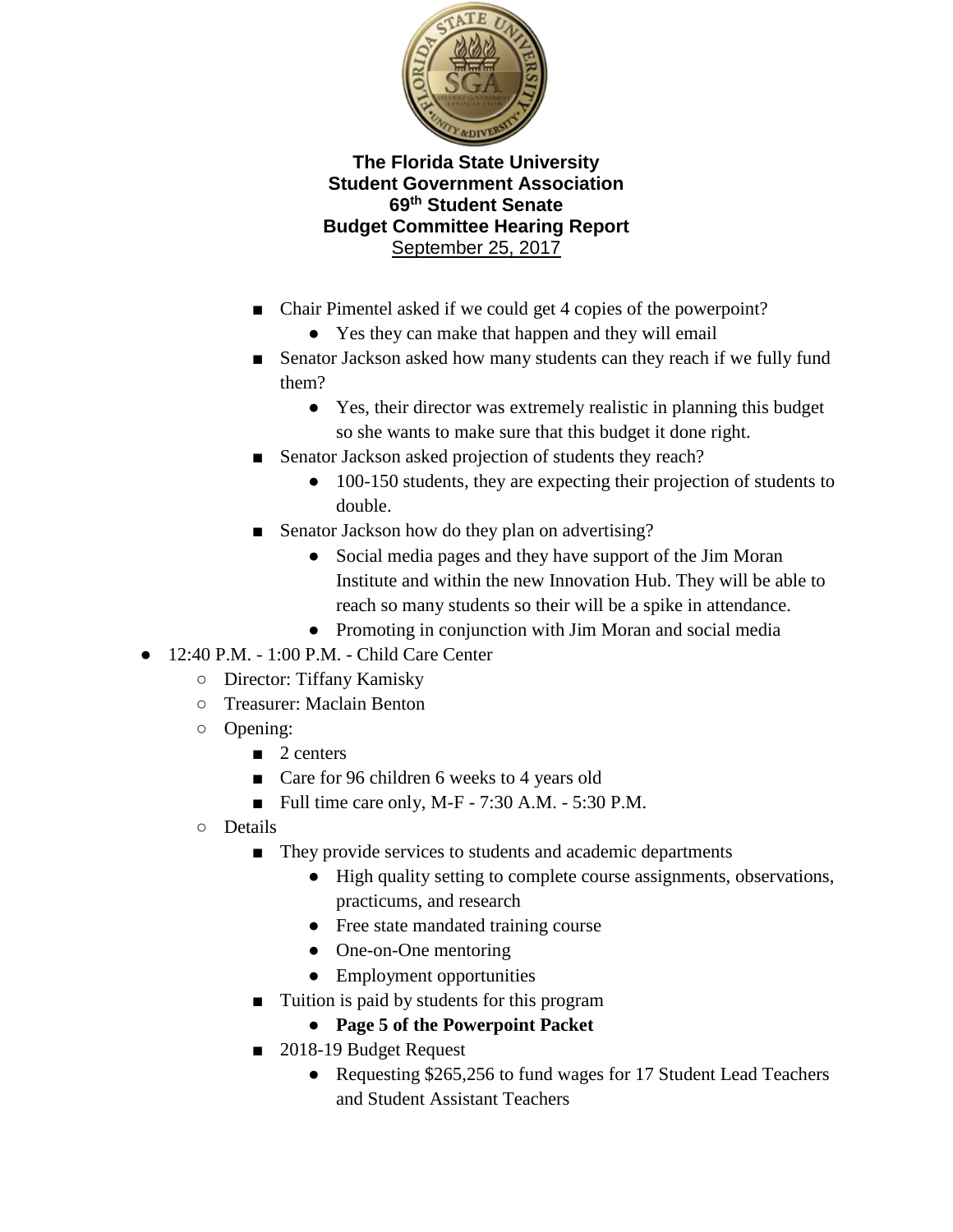

- Position: Student Lead Teachers (17) (\$9/hr x 29 hrs x 46 wks)
	- OPS Wages \$204,102
	- Fringe:  $$2,653$
	- Total: \$206,775
- Position: Student Assistant Teachers (6) (\$8.75 hr X 25 hrs  $x$  44 wks)
	- OPS Wages: \$57,750
	- Fringe: \$751
	- Total: \$58,501

# ○ **Total Request is \$265,526**

- Under their new model they will be able to provide more work to students and provide students with opportunities to excel above others.
- Closing
- Questions
	- Senator Jackson regarding page 6 in the funding source pie chart he is asking what year is this from?
		- What they got from SGA last year
	- Chair Pimentel asked in looking at page 5?
		- The garnet is what the students pay, the blue is what other people pay and the gold is what other universities who have child care centers pay.
	- Senator Jackson in an average year how many kids will they take in?
		- It depends on the age of the child that the parent has.
			- Capacity for Infant Classrooms 16
			- 66% of their population is student population
			- About 100 came through the child care center
	- Chair Pimentel asked what funding source are they leaning over to cover the net cost of the new building?
		- They will increase the tuition,
	- Senator Rodriguez asked if the tuition does increase what will that cost look like?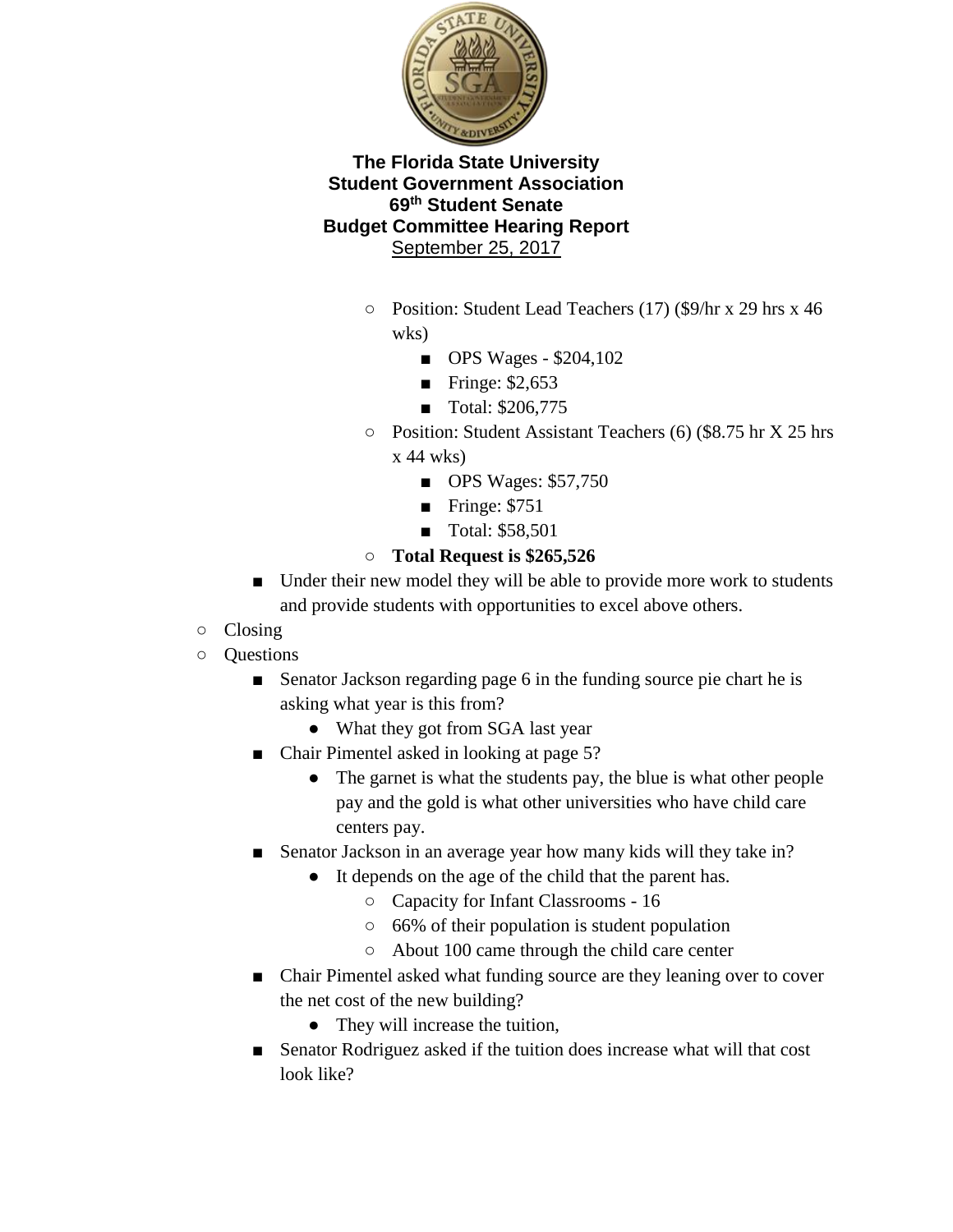

- As long as they have the funding support their will be a cost of living increase: 3%.
- 1:00P P.M. SGA Admin, Salary, Accounting, & Advising
	- Director: Danielle Morgan
	- Treasurer: Kim Dicks
	- Opening: N/A
	- Details
		- *SGA Salary* 
			- \$12.86 per credit hour since Budget Bill 2013
			- Minimum wage increase over 10%
			- Salary and Medical contributions increase 3% each year
				- A&S support over 125 staff
			- **Salaries → \$667,000**
				- **3% Increase**
				- **12 Full-Time Staff Members**
					- **SGA Accounting Staff** 
						- **Manages accounts of over 700 student organizations**
					- **SGA Advising Staff** 
						- **Masters-level administrators advising SGA entities**
					- **SGA Support Staff** 
						- **Administrative office and organizational support**
					- **SGA Marketing Staff** 
						- **Website upkeep, student publication management**
			- **Expense → \$7,000**
		- *SGA Accounting and Advising* 
			- OPS wages for office assistants
			- Nole Central Finacial software, process, service
			- Staff development
			- Staff recognition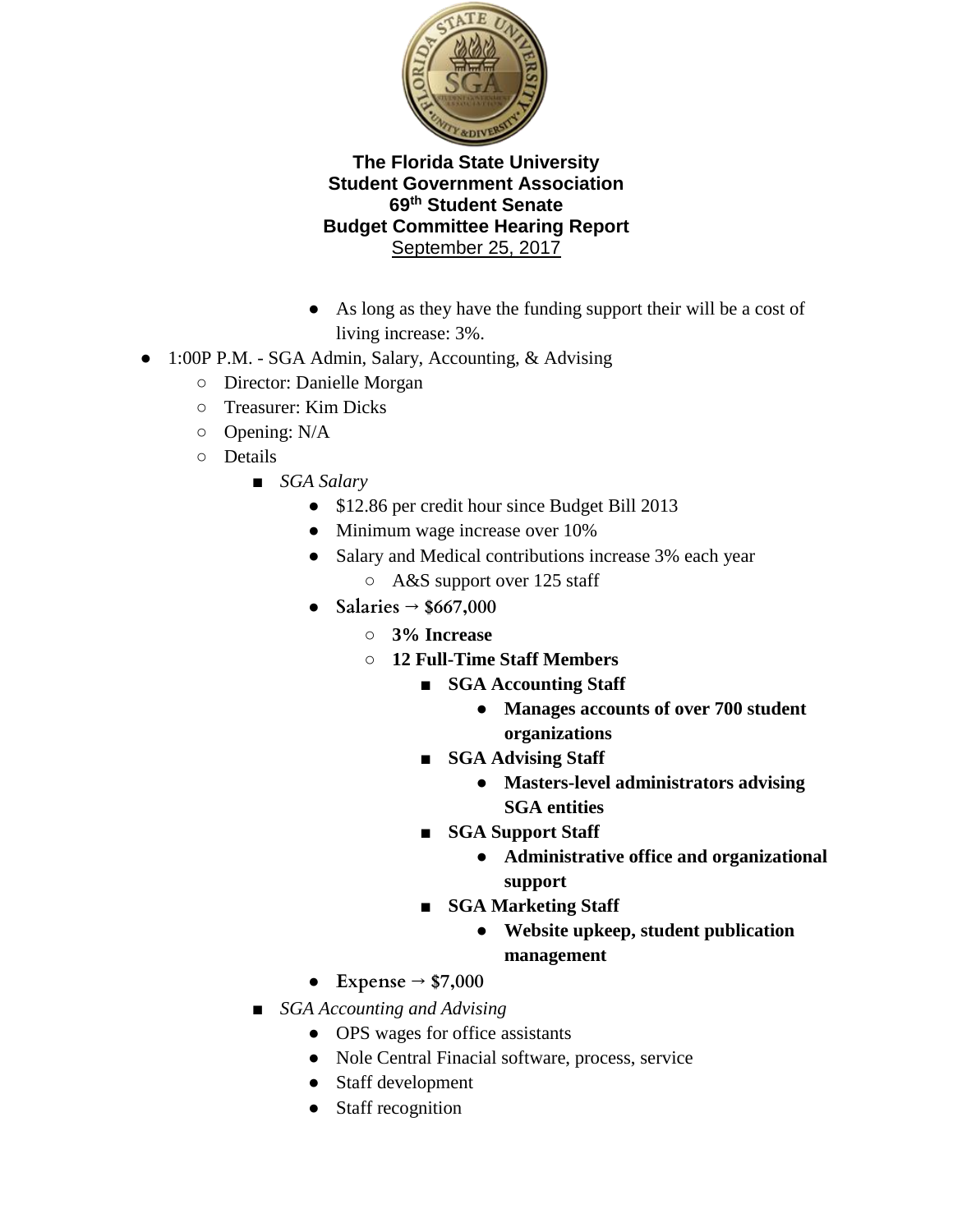

- Office needs and postage
- **Total Requested \$21,500**
- *SGA Admin*
	- Catch-all account for student needs
	- Staff office needs
	- Staff professional development
	- Expenses for job search processes
	- Computers, software, storage, support
	- **SGA Admin: \$40,000**

# ■ **2017-2018 A&S Budget**

# ● **\$13,776,000**

- Overhead Assessment: \$400,000
- COGS Allocation: \$567,000
- 12 professional staff members and lots of students in the area that work on everything.
- The staff is lot of the administrative component
- ■
- Closing
- 2:00 P.M. SGA Student Pubs
	- Director/Speaker: Carolyn Harris
	- Treasurer: Kim Dicks
	- Opening:
		- Asst. Director of Student Affairs Carolyn Harris spoke to us about Student Publications and introduced the importance.
	- Details
		- 1104.3 Publications Student Publications shall assist the Student Government Agencies, Bureaus, Affiliated Projects, and recognized student organizations.
		- Student Publication Services
			- Graphic design services for RSOs and SGA
			- Marketing and social media support for RSOs and SGA
			- SGA events